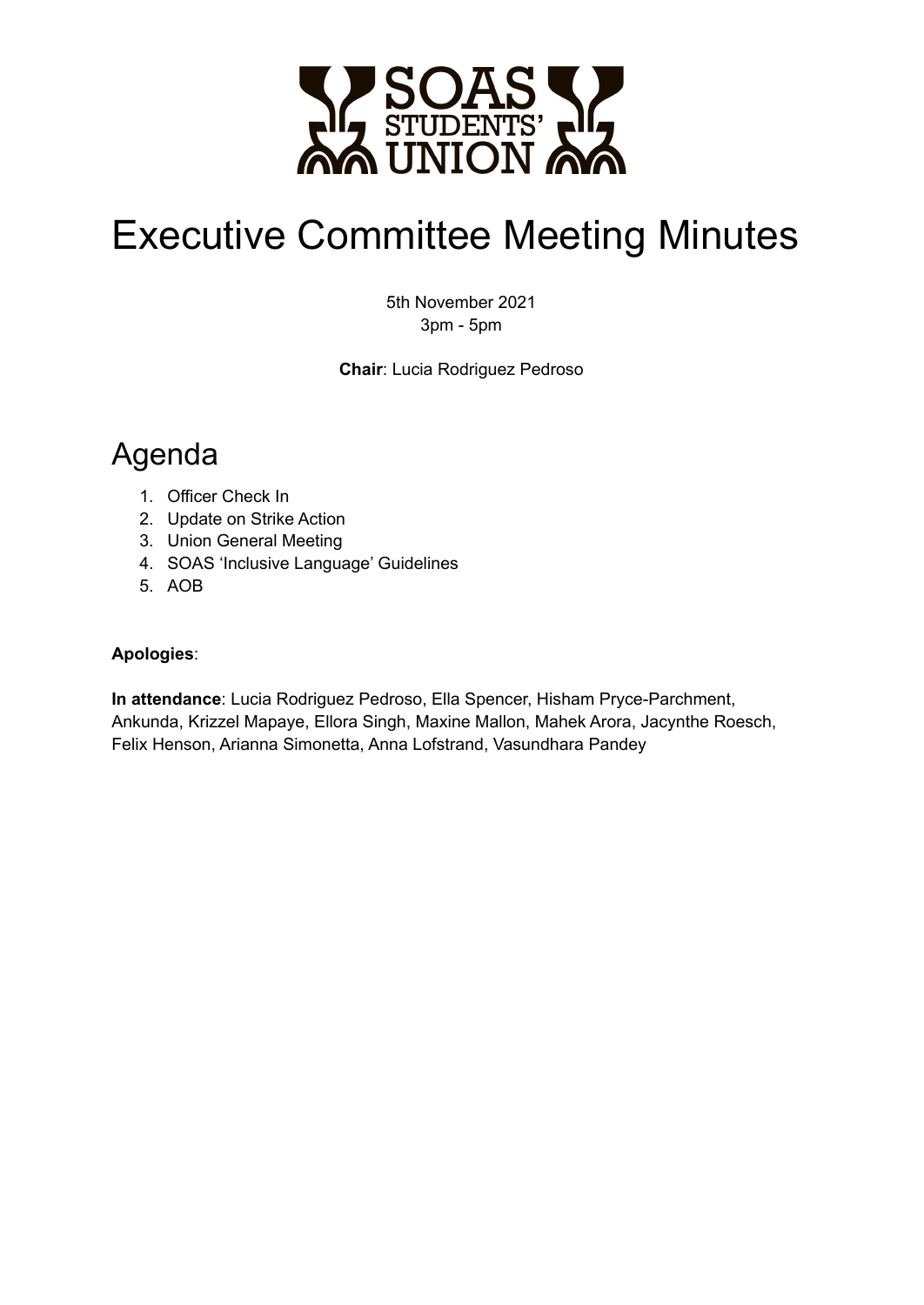### 1. Officer Check In

*Skipped this week as pre-meeting introductions were had with the newly elected officers*

#### 2. Update on Strike Action

**Lucia**: SOAS UCU [academic staff union] have been balloting and the ballot recently closed with over 65% participation and 90% in favour of industrial action we're now moving forward with staff strikes happening in the next few weeks.

**Ella**: UNISON [professional services staff union] have a live ballot from a pay dispute earlier this year which they'll be organising at the same time as the UCU strike to make them more powerful. The details of the exact date and lengths of the strikes haven't been confirmed yet. We're making a strikes booklet for students so they know more information about why staff are striking, when this will happen, and what the SU will be doing to support students. I don't believe the strikes will start before November 29th which gives us time to make some decisions as a Union. We've been organising events with UNISON and UCU recently so students can get more information about the potential strikes and air their grievances.

**Lucia**: These strikes are a national movement, not just SOAS. For UCU this is over changes to pensions which could result in some members of staff losing around 50% of their pensions. In our personal capacity as individuals the 4 sabbatical officers support these strikes, although we acknowledge the disruption this will cause to all students. We need to think about what we can do for students during the strikes (e.g. teach outs, how to support students, how to show solidarity with staff, etc). It's worth remembering that the working conditions of staff are our learning conditions, so if their conditions aren't good then neither are ours.

*Lucia summarised the different ways officers need to think about strikes from an Executive Officer and Trustee point of view, and how being a Trustee impacts the way officers can engage with strikes*

**Ella**: Important to remember that even if the Students' Union votes to close during strike days we will continue to run our core services on these days (e.g. staff working from home), and we'll see how we can work with other facilities and campuses to offer students working/prayer spaces elsewhere.

*The floor was opened to questions from Exec to the Sabbatical Officers about the strikes. For convenience, the answers to questions have been summarised below:*

- It is likely SOAS buildings will be picketed, however Senate House will remain accessible through the non-SOAS entrance (TBC)
- Payment of student staff during strikes will be decided by the SU Trustee Board, thinking about the income and financial situation of the Union
- The SU will be organising teach outs alongside UCU to support students to have continued opportunities to access education during the strikes